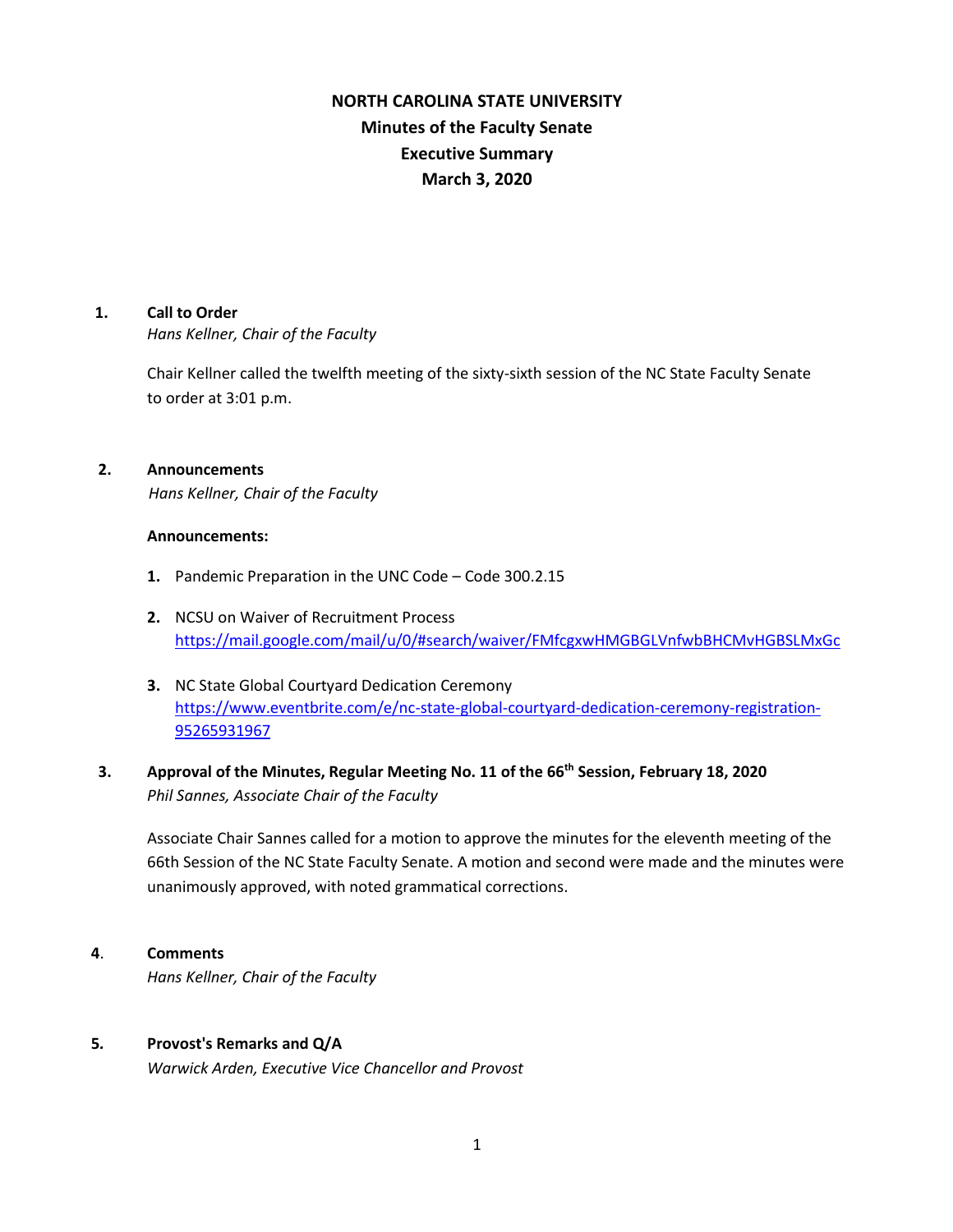Provost Arden provided a comprehensive overview regarding issues and circumstances regarding the Coronavirus.

# **6. Remarks**

*Doug Morton, Vice Chancellor for Facilities* 

Vice Chancellor Morton provided information regarding new and ongoing projects and plans on both Main and Centennial Campus.

# **7. Faculty Senate Elections**

*Hans Kellner, Chair of the Faculty Candidates for Chair-Elect of the Faculty*

Chair Kellner recognized Dr. Jade Berry-James, candidate for Chair-Elect of the Faculty, and asked Dr. Berry-James to provide a brief statement of interest and background to the Faculty Senate.

# **8. Issues of concern**

Faculty Issues of Concern can be submitted at any time to a Senator, the Chair of the Faculty, or to Faculty Senate@ncsu.edu

# **9. Adjourn**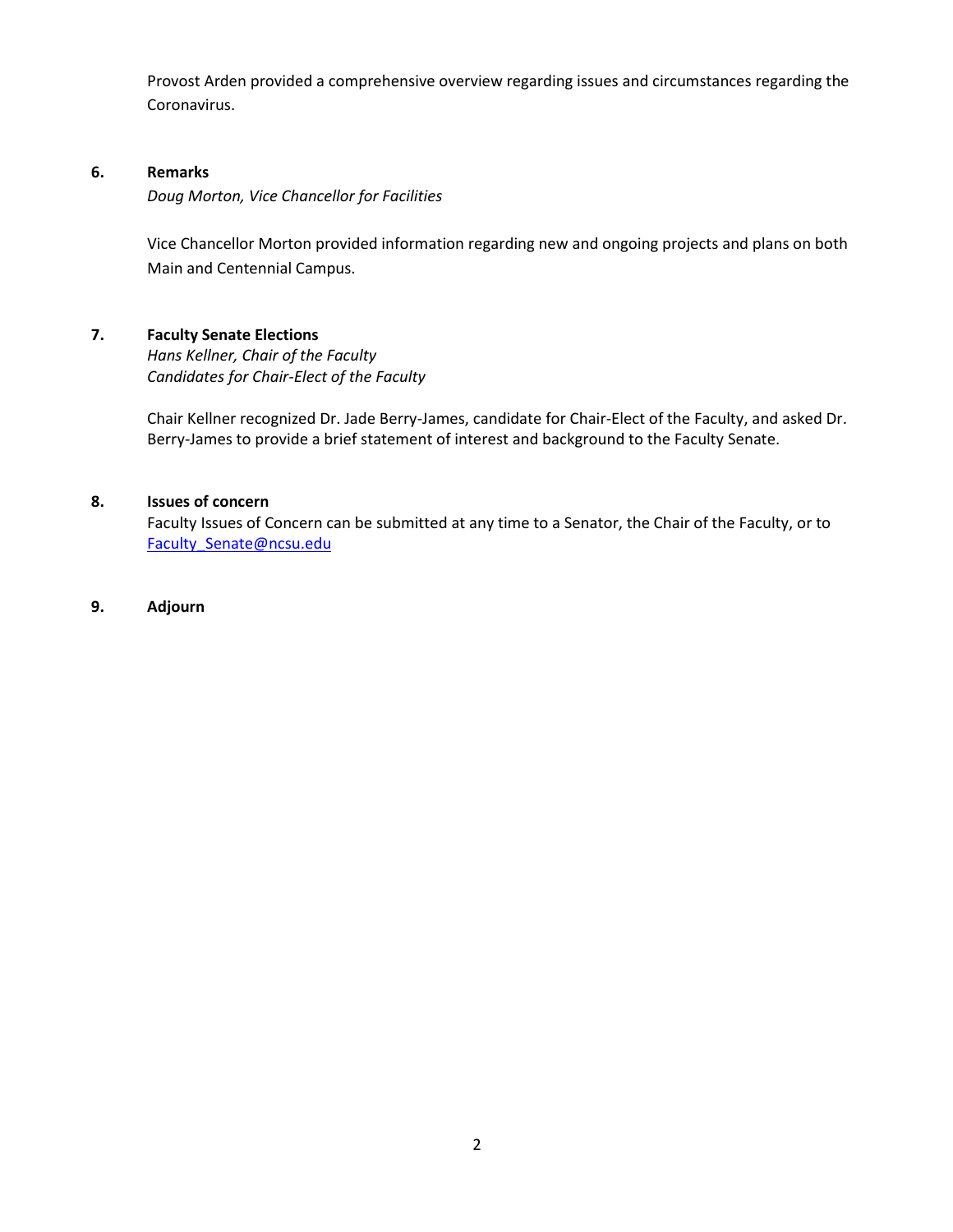# **NORTH CAROLINA STATE UNIVERSITY Minutes of the Faculty Senate March 3, 2020 3:00 p.m.**

#### **Regular Meeting No. 12 of the 66th Session Faculty Senate Chambers March 3, 2020**

**Present:** Chair Kellner, Associate Chair Sannes, Parliamentarian Funkhouser; Senators Ashwell, Bass-Freeman, Bernhard, Berry-James, Boyer, Carrier, Collins, Cooke, Darhower, Feducia, Fitzpatrick, Flinchum, Havner, Jordan, Kuzma, Lubischer, Nelson, Kotek, Kuznetsov, Little, Lunardi, McGowan, Monek, Thakur, Vincent, Williams

**Excused:** Senators Carver, Kirby, Rever

**Absent**: Senator Aspnes, Barrie, Isik, Jacob, Liu, Murty, Parker, Pinkins

**Guests:** Doug Morton, Associate Vice Chancellor, Facilities; Marris Berry-James, guest of Rajade Berry-James; Roy Baroff, Faculty and Staff Ombuds; Katharine Stewart, Vice Provost, Faculty Affairs

## **1. Call to Order**

*Hans Kellner, Chair of the Faculty*

Chair Kellner called the twelfth meeting of the sixty-sixth session of the NC State Faculty Senate to order at 3:01 p.m.

#### **2. Announcements**

*Hans Kellner, Chair of the Faculty*

*See the back of the agenda each week for committee activity and announcements.*

Chair Kellner asked the guests attending the meeting today to introduce themselves.

#### **Announcements:**

- 1. Pandemic Preparation in the UNC Code Code 300.2.15
- 2. NCSU on Waiver of Recruitment Process <https://mail.google.com/mail/u/0/#search/waiver/FMfcgxwHMGBGLVnfwbBHCMvHGBSLMxGc>
- 3. NC State Global Courtyard Dedication Ceremony [https://www.eventbrite.com/e/nc-state-global-courtyard-dedication-ceremony-registration-](https://www.eventbrite.com/e/nc-state-global-courtyard-dedication-ceremony-registration-95265931967)[95265931967](https://www.eventbrite.com/e/nc-state-global-courtyard-dedication-ceremony-registration-95265931967)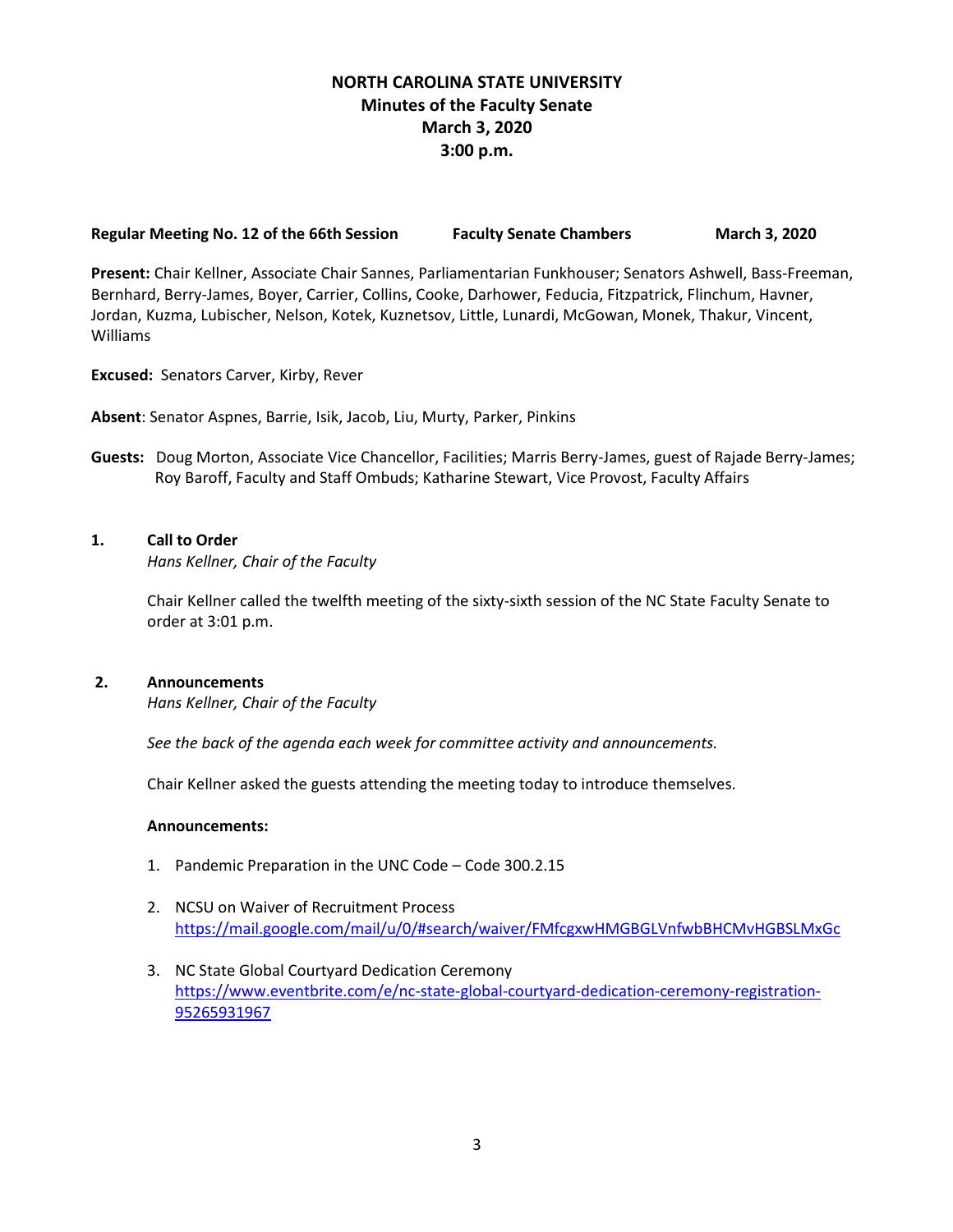# **3. Approval of the Minutes, Regular Meeting No. 11 of the 66th Session, February 18, 2020** *Phil Sannes, Associate Chair of the Faculty*

Associate Chair of the Faculty, Phil Sannes, called for a motion to approve the minutes for the tenth meeting of the 66th session of the NC State Faculty Senate. A motion and second were made and the minutes were unanimously approved, with noted grammatical corrections.

#### **4**. **Comments**

*Hans Kellner, Chair of the Faculty*

### **5***.* **Provost's Remarks and Q/A**

*Warwick Arden, Executive Vice Chancellor and Provost*

#### **Remarks on Coronavirus**

Provost Arden greeted the Faculty Senate and provided an update regarding the Coronavirus and the campus response. He stated, "The tone of this discussion really is this; as campus leaders, I really want you to help lead a tone that is aligned with preparation, not panic. This is really important."

"So I'm not going to diminish the Coronavirus or what's happening. It is significant and it is important. But what you need to know is that we take campus continuity and emergency preparedness very, very seriously. We have been planning for incidences such as these and many other incidences for a long time. I don't know how many of you know Dr. Amy Orders. She reports to Dave Rainer. Amy is our designated individual to whom we entitle Emergency Preparedness and Mission Continuity. Amy, along with Dave and many others, has contributed to a lot of preparation documents, including infectious disease preparation documents."

"That isn't to say that we don't need to adjust as time goes on, but don't mistake the fact that I'm not sending you a memo every day or twice a day with the fact that we are not thinking, working and meeting and working very hard on this. We are, indeed, doing this."

"It also doesn't meant that whatever we come up with is going to be perfect, because what I would tell you is that this virus is moving very, very quickly within the U.S. and the world. Just in the last 24 hours there are two cases in Georgia, and I would bet we will probably have cases here in N.C. within two weeks, maybe one week."

### *(Senator Ashwell interjected, "The Governor is about to speak, that we have our first confirmed case.)*

"You heard it first right here. So that may be more than anything, related to the fact that Coronavirus testing became available in N.C. today. So we may have actually have had cases before that we didn't know about. Part of the issue with Coronavirus is that in 80% of the people that have it, the symptoms are relatively mild to moderate; maybe mild flu, bad cold kind of cases. So it may be possible to be around for a while and those individuals may not have even gone to the doctor. The bottom line is, it is coming, and we will find out soon how quickly it is coming. We need to be prepared, and we are thinking and we are prepared, to a certain degree."

"There are three parts to this discussion. One, you can see from the memos that I and Charlie Maimone sent out over the past couple of weeks. The first consideration was for our study abroad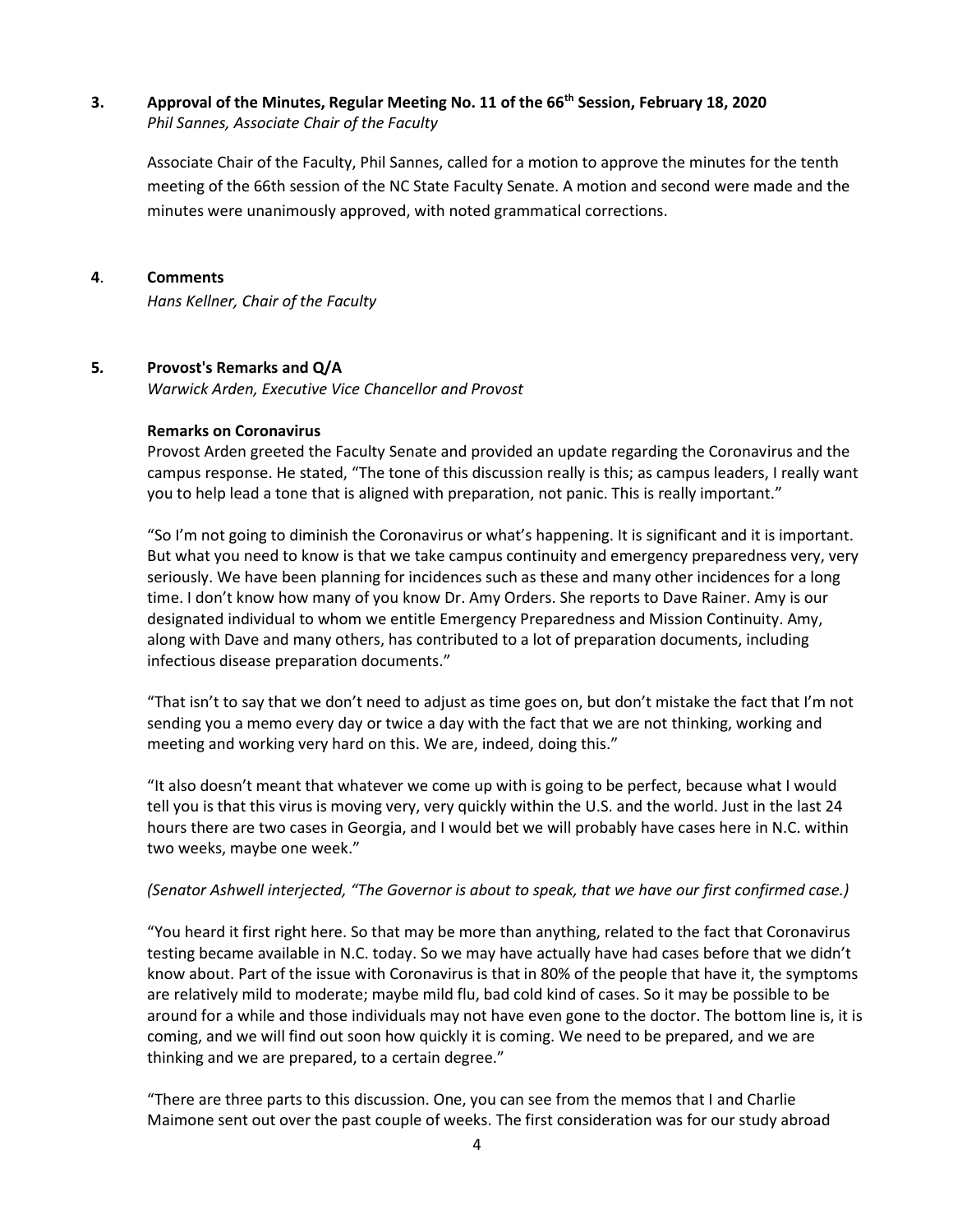students and for our faculty who are abroad, and figuring out exactly where they were and what advice we should give them. It has been revolving and changing as countries move from CDC level-1 to CDC level-2 and level-3. Initially, it was only China that was level-3, then South Korea, then they added Iran and Italy. Italy only added last Friday, just hours after I sent out the last memo."

"As of the end of last week, we had 323 of our students studying abroad. We had a couple left in China who are Chinese Nationals who are here as international students but had gone home for the Christmas break on personal travel so we didn't have that in our system, since we don't track personal travel. They contacted us when they either wanted to stay and study at a University in China and transfer the credits back for a semester, which happens fairly frequently, or return to the U.S. So we knew we had a couple of students left in China. We had three students in South Korea, who have all been told to come home. We had 56 students in Italy. Of those, the majority of students were in Florence, but four of the students were in Milan. We had one student who was at the Prague Institute who went to Milan and came back and within two weeks had a fever and was showing flu symptoms. The Czech government had her self-isolate but did not run a Coronavirus test. That 14-day isolation has now passed and that individual is fine."

"Of the 56 students that we have asked to come back – and I have to think of three things: I have to think about who's going out, who's already there, and of those who are coming back, and what visiting scholars we might have from other institutes. So the bottom line is we have put a hold on all out-going travel – faculty, staff and students – to all level-2 and level-3. The only level-2 country left, at the moment, is Japan. The others are all level-3."

"You might say why did we include level-2 since we didn't in the first memo? That is because it was moving so quickly, we knew level-2's were going to go level-3 pretty quickly. So why would I let a group of students go to a level-2 when I'd have to call them back the next day. So it happened within an hour or so of sending that memo out that Italy went from a level-2 to a level-3."

"We are calling back students from level-3. Most of our students have been very compliant and understanding with this. I talked with the Chancellor at Chapel Hill Friday and they sent out a similar memo on Thursday about students in South Korea and he said he had a mailbox full of nasty-grams on Friday morning because a lot of their students wanted to stay in South Korea. So they are still working through that. He also said they have 70-something students in Italy and they are still working through that as well."

"All of the students that are coming back to us – they don't have much reason to come to campus since they are not registered for courses on campus and it's too late to get them into courses. Many of them will take online courses offered by the Universities they were studying at in Italy and some of them will actually just lose a semester all together, which is very difficult and very sad. We have a couple of students that will need some accommodations on campus. We are necessitating a 14-day isolation period. We do have some facilities available for that and they will not be allowed onto the main part of campus for 14 days."

"So we have been working through that whole process over the last couple of weeks as things continue to evolve, but I think we are at a pretty good state. All of our students who were in Italy are headed home. I feel pretty good about where we are with study abroad students. The only issues that are raised by some Universities and even the CDC – if you go on the CDC website, they are saying all study abroad students should be called home. Even those in level-0, 1 and 2. We haven't gone near there yet, but Universities are talking about it and you need to know that."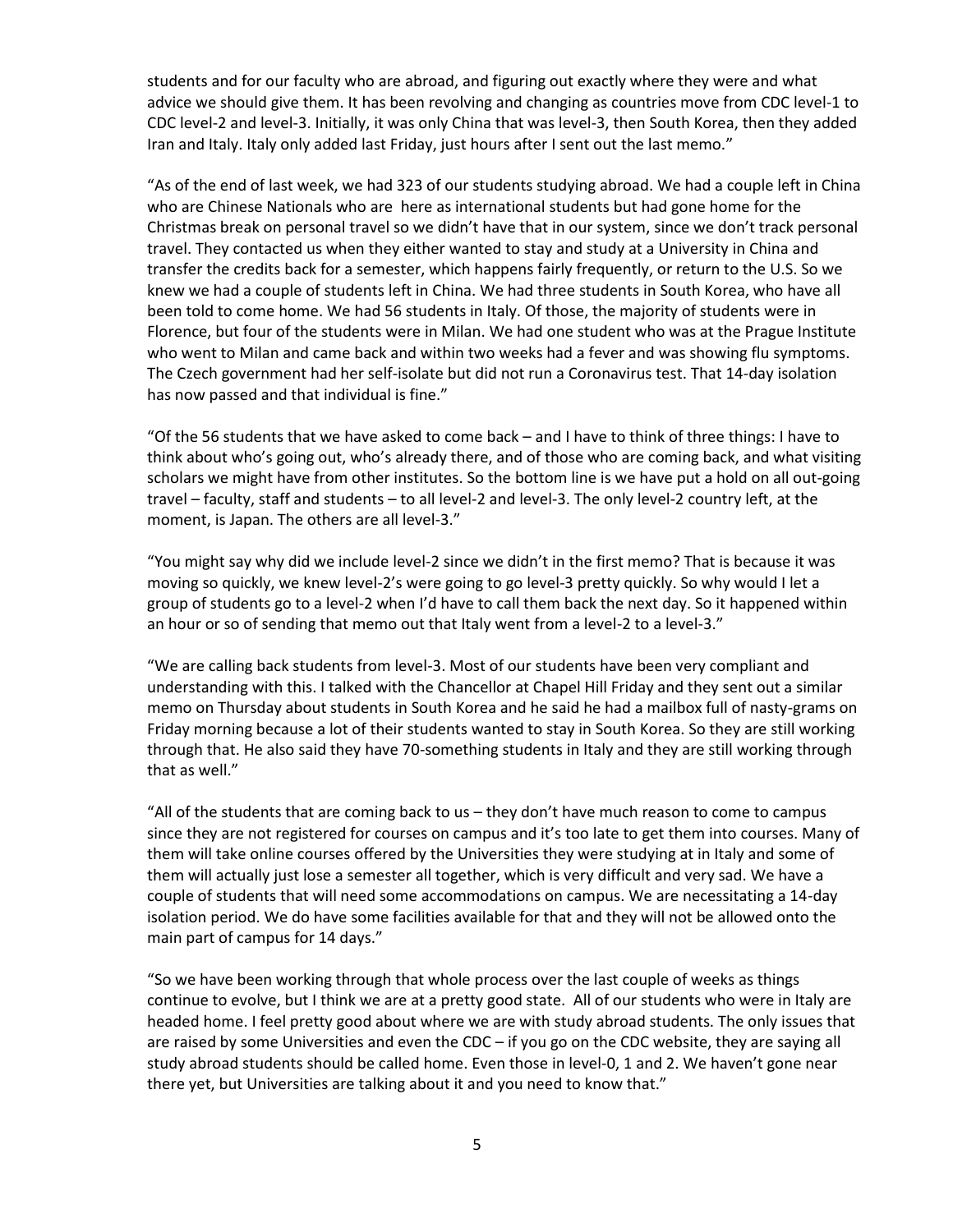"The next thing I want to talk about is one thing that Hans alluded to, is what we call academic continuity. Which is, if you as a faculty member cannot be in your class, if one of your students can't be in the class or if all of the students can't be in the class, or if we literally close campus, what are we going to do about that? It's not enough to simply say well tough, they're just going to lose the semester. Because the system and in fact, most folks, expect us to figure out how to teach at the semester – as an expectation. Also, the students have paid a lot of money and the state has given us a lot of money so unless you feel like writing a check for a few hundred million dollars to refund folks, then we'd better figure out how to continue out the semester. My personal belief on this, and I will have a memo coming out later this week I hope, is not to be too heavy-handed from a college or a departmental perspective, but what I don't want to do is say to a particular department or college, you will deliver the content this way, and everybody has to do it this way. At the end of the day, it's your class. And what I want to do is provide you with options and also resources to support you. So the memo will come out and say the expectation is that everybody who teaches on this campus, which is most of us, will have an academic continuity plan in place and on file with the department within a very short period of time. However, I am not going to be prescriptive about how you do that. When you think about it, there are a lot of options. There are a lot of ways of doing this and I would like to give the faculty as much autonomy and flexibility as possible, as much support as possible. Delta is geared up and this effort will be led by both Dr. Stewart and Dr. Miller at Delta to give you as much support as possible."

"The only thing that I am going to insist on is that right now, you begin thinking about how you would do that. This is not something that you have the luxury of taking three months or even one month to think about. It's something that we are going to have to have in place by the end of spring break. Spring break is next week so it's going to be a quick turnaround time. You don't have to have everything worked out in great detail, but think about if I have to convert my course to deliver in some way other than face-to-face with students sitting in my lecture theater, how am I going to do that? You'll be given options and you will be given support."

"There are difficulties here. The simplest is didactic lectures, but we have lab courses and all kinds of courses that we have to think through. Delivering lab courses is not nearly as easy as trying to figure out how to deliver didactic materials. So I'm not saying this is going to be easy or is something we can flip a switch on. But it's something I want to give as much autonomy to you as I can. The only thing I'll say is that we need to get serious about figuring this out. Everybody who teaches should have a strategy. There will be more on this on a memo that will come out later this week and we will follow this up at the spring faculty meeting on March  $17<sup>th</sup>$  and beyond."

"The lessons that we have learned so far from other pandemics and other epidemics and from other countries who are dealing with this is that certain things are effective in retarding transmission of viruses such as this. The most important one is called social distancing. Social distancing and personal hygiene. What we mean there is that we all have to start thinking about doing our daily business a little differently. It is not just about our work in the classroom; it's meetings such as this. If Coronavirus were to become prevalent on our campus, meetings like this are the worst thing you can do, quite frankly. In fact, we all spend way too much of our time going to in person meetings. We need to start thinking about how we can conduct a lot of our business differently. There are a lot of formats – Zoom is a very popular and common one, as well as Skype, Google hangouts, etc. Do be thinking about this and look at your calendar. I'm talking less about one-on-one meetings and similar; I'm talking more about the 6, 8, 10-person + meetings. How can you have more social distancing in your daily lives. Personal hygiene – what has been shown to be effective is not face masks, quite frankly, but handwashing. This is probably the single most important thing you can do. Handwashing with soap and water is actually number one. Twenty-three seconds or singing Happy Birthday twice is optimal. If you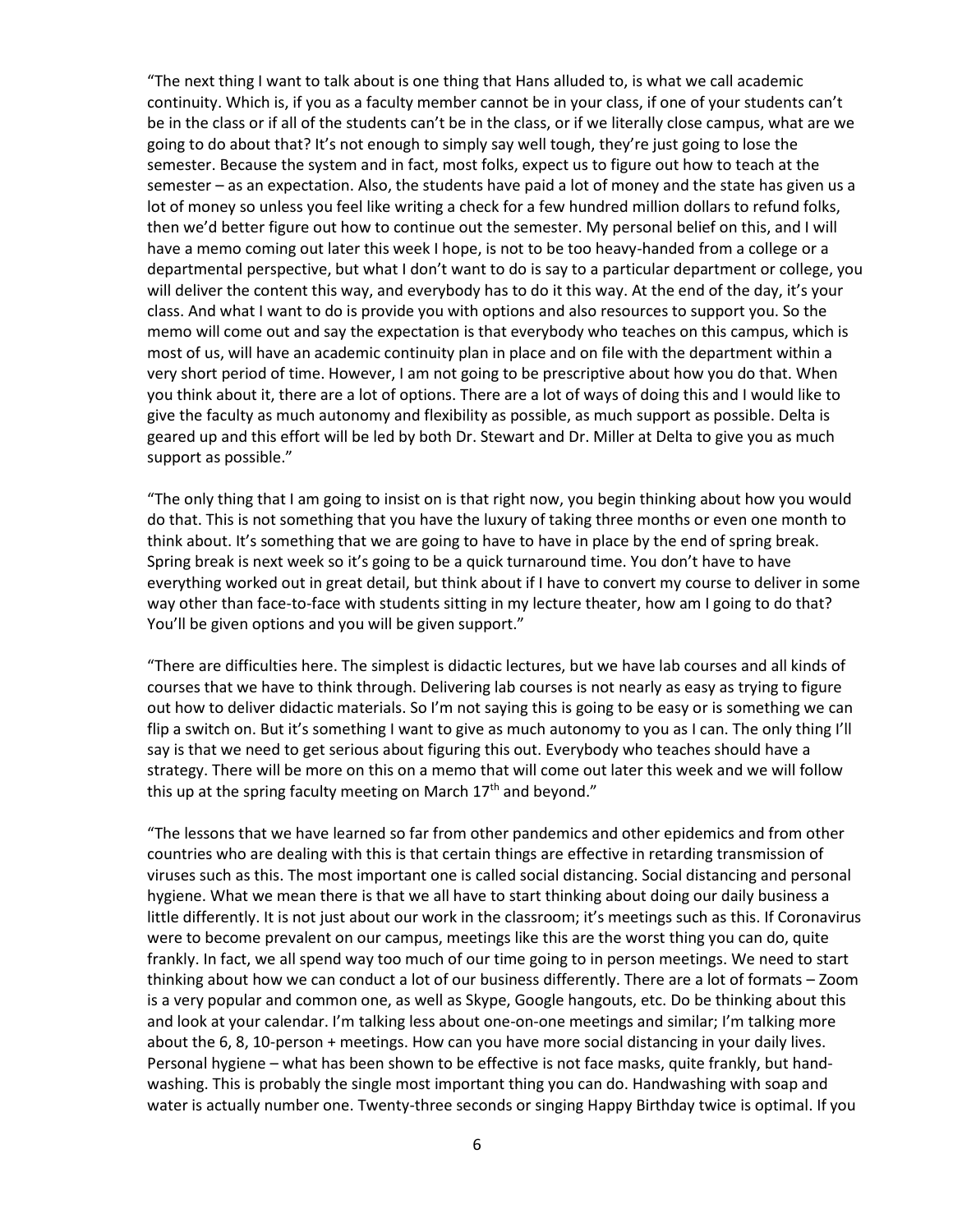don't have access to soap and water, then Purell or something similar."

"Those three single basic things and thinking critically about how we do our work, what kinds of meetings do we have every day and how we do that, and simple handwashing and so forth, have been shown to dramatically decrease the transmission of these viruses."

"You will be hearing a lot more from me over the next several weeks to months. This is an evolving conversation. We will be adding a lot more detail as we go along. I want you to know that we are thinking and working hard on these and we do have plans in place. Academic continuity is going to be really big for all of us in the next few weeks. Then thinking about how we conduct business."

"I'm even having conversations with the Chancellor about University events. Luckily, we have our last home basketball game this week. We have Watauga this week, Board of Visitors this week. In a couple of weeks it may be difficult to have some of these events, to be honest. I've even asked the Chancellor to look at his calendar and think about those large events that could be rescheduled, shifted, downscaled or done a different way. The big one is going to be Commencement. Let's face it. It's not just important because we have thousands of people together in a stadium for multiple hours, but many of those graduates have families who fly in from all over the world. So this will be a tough one, a really tough one. I'm letting you know that those are the kinds of decisions that will have to be made over the next period."

"This is the first shot across the bow from me  $-$  you will be hearing a lot more from me on this. The focus is on sensible, logical preparation. It's absolutely not a panic. We do have one big thing in our favor which is that with respect to our 35,000 students on campus, data suggests so far that individuals under the age of 25 are at very low risk of mortality. Mortality is highest in those who are older and have pre-existing conditions, including immune suppression, for example. We are concerned about their welfare and their safety, but as much as anything, we are worried about their role in incubating this and spreading it to the community."

"We don't have all the answers and it's very easy to get in the weeds very quickly. There are a lot of complex questions and a lot of issues to go through. Right now I'm having people run down alternatives for spring break. I want to know where people are going. We are concerned about spring break because we don't track peoples' personal travel and we have no clue where our students are going for spring break, and then they'll all come back to campus. That worries me, quite frankly. Same for faculty."

"There are a lot of complex questions. This is rapidly evolving and there are a lot of in the weeds issues. We are working through those and I really need your input and your leadership."

### **Questions**

*Senator Berry-James:* Can you give us an update on academic continuity plans at other institutions that we might model? I have a question about faculty travel, in particular, travel that is sponsored by the institution. Several of us are planning to go to conferences that are connected to our profession over break. I wonder how do we manage that? I have already purchased my ticket. How does that get bought out in terms of what is the obligation of the faculty?

Provost Arden responded that a lot of professional conferences are canceling everyday. So that conference may or may not be being held right now. We are unlikely to get to a point where we regulate domestic faculty travel. At the end of the day, you're going to have to make some personal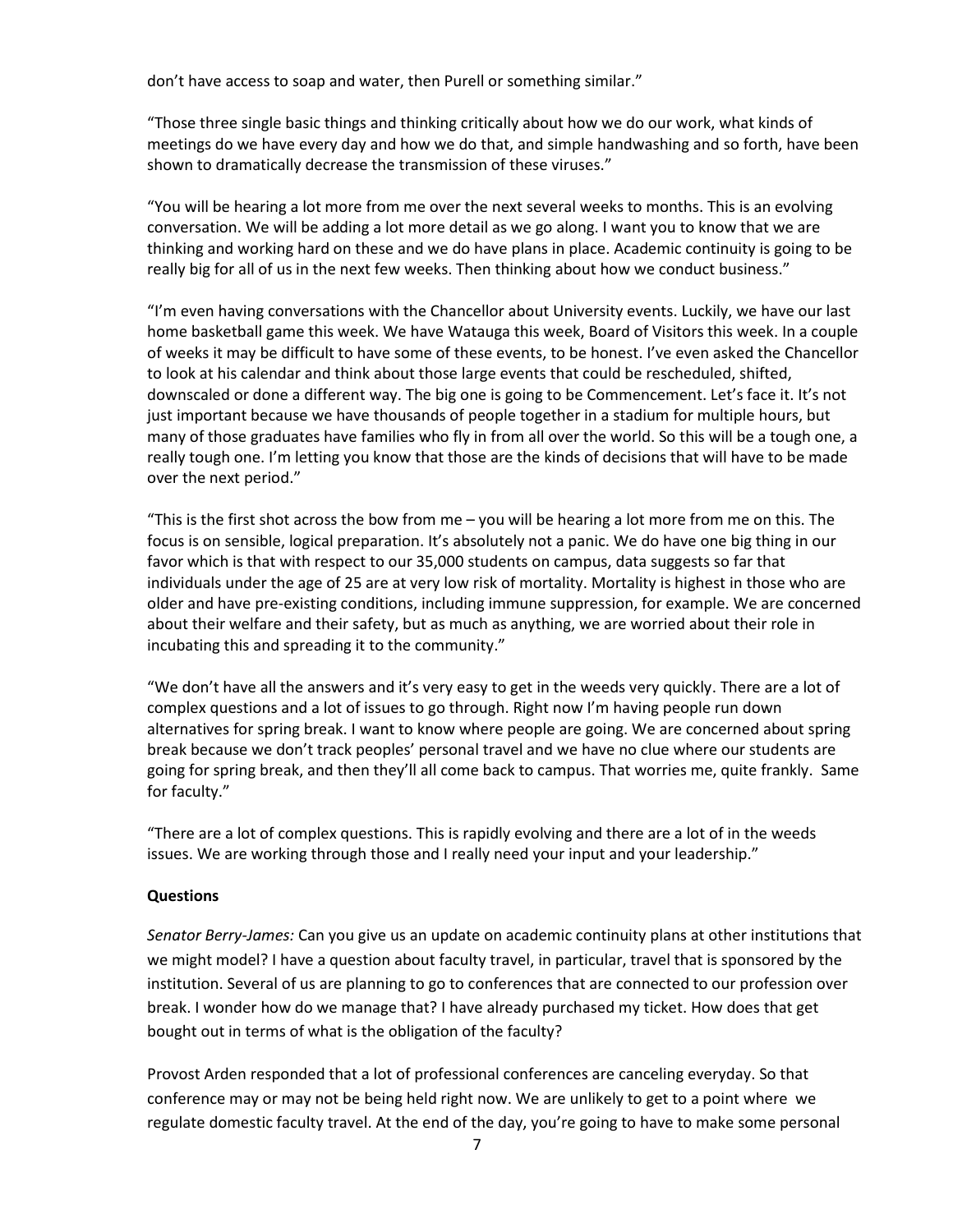decisions that weigh the risk, and otherwise. I spoke with Dr. Miller yesterday. He is taking 16 students to California for the annual Entrepreneurs visit that they have done every year in Silicon Valley for the past 16 years. These students have all paid, they have their tickets, and they're ready to go. At the end of the day, we are not, from the University's perspective, going to regulate or limit certainly domestic travel. There may come a time when what we have done to limit international travel to CDC 2 and 3 countries becomes moot. If we have as high an incidence as South Korea, for example, why would we travel there? So we're going to have to work with this. I can tell you that we're very highly unlikely to get into limiting faculty travel. So think very seriously about your own professional travel and what the risks are associated with that. I would add to that, think very carefully about your own personal travel as well. We don't regulate that and quite frankly, there's nothing today that would entitle me to say to you, "you can't take a personal trip to Italy tomorrow." You could do that and I'd never know about it and you could come back and be back in the classroom next week. So that worries me. But we are not going to get into beginning to try to monitor or regulate peoples' personal travel. I don't believe that we can do that. What I can tell you is that Dr. Orders, who is head of our campus preparations, was due to leave Thursday for a long-planned family vacation to Great Britain for a week and a half. And she has canceled that, as of today. So these are tough decisions.

*Senator Ashwell:* I am a program director for a spring break study abroad and we decided to cancel it this morning.

Provost Arden responded that from a University perspective, you can technically take that trip to Prague, because it's not CDC level 2 or 3.

*Senator Ashwell:* But it just made sense. Because the students were going to conduct research projects. They were going to be on two campuses in Prague that are now closed because of Coronavirus. They were going to be interacting with people in the community. So the students' flights and our program directors' flights, Delta has refunded the entire amount with no cancellation fee. We can use that for future travel. They were non-refundable tickets but Delta cancelled them without a fee. I was surprised. That was a good thing on their part.

*Senator Kuznetsov:* I'm a little bit concerned about teacher preparedness. In our department, we are already at the brink and limit so a 90-student class with no TAs. I cannot imagine how we can do it with no resources.

Provost Arden responded that we will give you as much assistance as we can. There's a lot of infrastructure there in place already through DELTA. I think not doing it is not an option, and I don't have unlimited resources. I will help where I can. That's probably not a satisfactory answer.

*Senator Feducia:* As far as communicating with our students about this, I got an email this week that said before we send out anything, it needs to be vetted. Are we going to get anything about that?

Provost Arden responded that they are trying to centralize communications through central University Communications, who are working with individual college communications. The reason for that is that I think the worst thing that you can do for your student body is to bombard them with slightly varying or extremely varying messages from different sources. So we have to be consistent. A big part of this is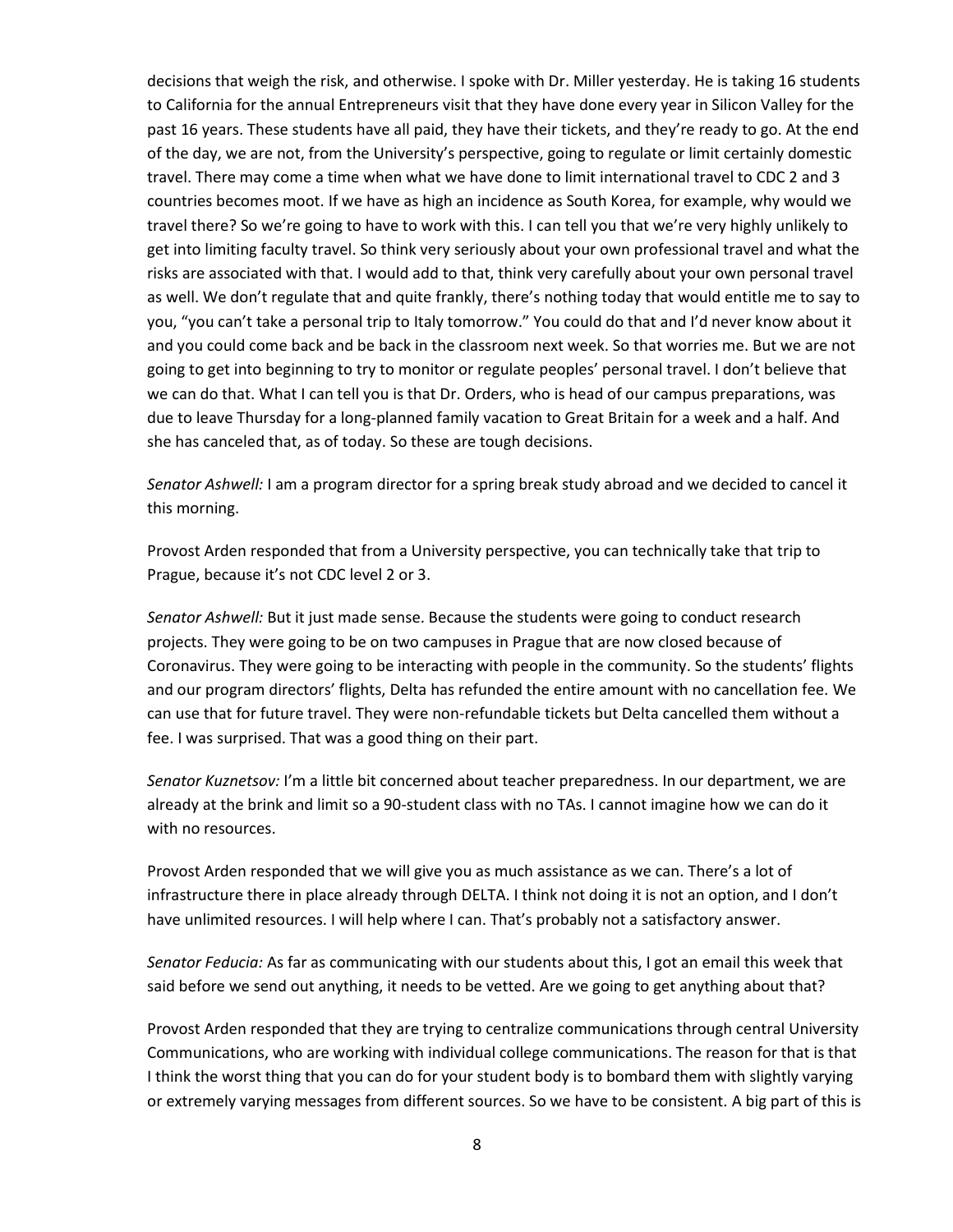accurate information. When this all broke and I needed to figure out how many faculty and students were abroad, and I'm given lists of people who might travel over the next six months, I said I don't care. I want to know who's abroad today and where they are. So getting accurate information I think is really important. Then I think timely and consistent communications out to our constituency – your fellow faculty, our staff, our students – is really important. So we worry about everybody blasting out there with all kinds of emails.

*Senator Feducia:* So I'm curious, with now the case in North Carolina, people are just going to want information.

*Senator Ashwell:* It says Wake County. They travelled to Washington state and were exposed in the long-term care facility.

*Katharine Stewart:* They visited the nursing home where several had Corona and has just come back and has tested positive.

*Senator Ashwell:* They are isolated at home and doing well.

Provost Arden: One thing that President Roper emphasized in our conference call I was on this morning, is testing positive for the virus or not doesn't alter how you're treated. You treat, based on the symptoms. Someone's got severe respiratory disease, you treat that whether they're positive for Corona or not. If they're good and healthy, then you're not going to admit them to hospital and start treating them. If somebody comes in with severe symptoms and they are positive, that's going to get a lot more attention than if they're just positive for flu.

*Senator Nelson:* So I know the continuity plan is moving forward or developing and evolving at this point, and a few weeks ago we heard from Pack Essentials that there are a number of students who are food insecure as well as homeless on the campus. I have been teaching online for the past 18 years, so I know that a technology divide does still exist, primarily affected under-represented minorities, rural communities, etc. I just want to know will that be a consideration – student access?

Provost Arden responded that yes, it will. The vast majority of our students have access, but we will be paying close attention to those that do have limited access and, in my mind, this is not too different from the base financial aid that we need to be figuring out a way or a program for those students to have appropriate access. That is a great point.

*Senator Cooke:* So I know we are thinking about academic continuity, but we are also getting ready to think about the new semester with fall registration. Are there going to be recommendations for advising and how we should move forward with that? I know that's one-on-one; not so much as a large group.

Provost Arden responded that between here and the fall there are a lot of issues. There's the immediate on-campus with students, there are spring break abroad trips, then I'm going to worry about summer – both summer study abroad and summer on campus. Then we get to the fall. The fall is important for a number of reasons, if this is still a problem in the fall. There's a lot of suggestion that this virus doesn't do well in hot weather and so there's going to be a significant ease off in the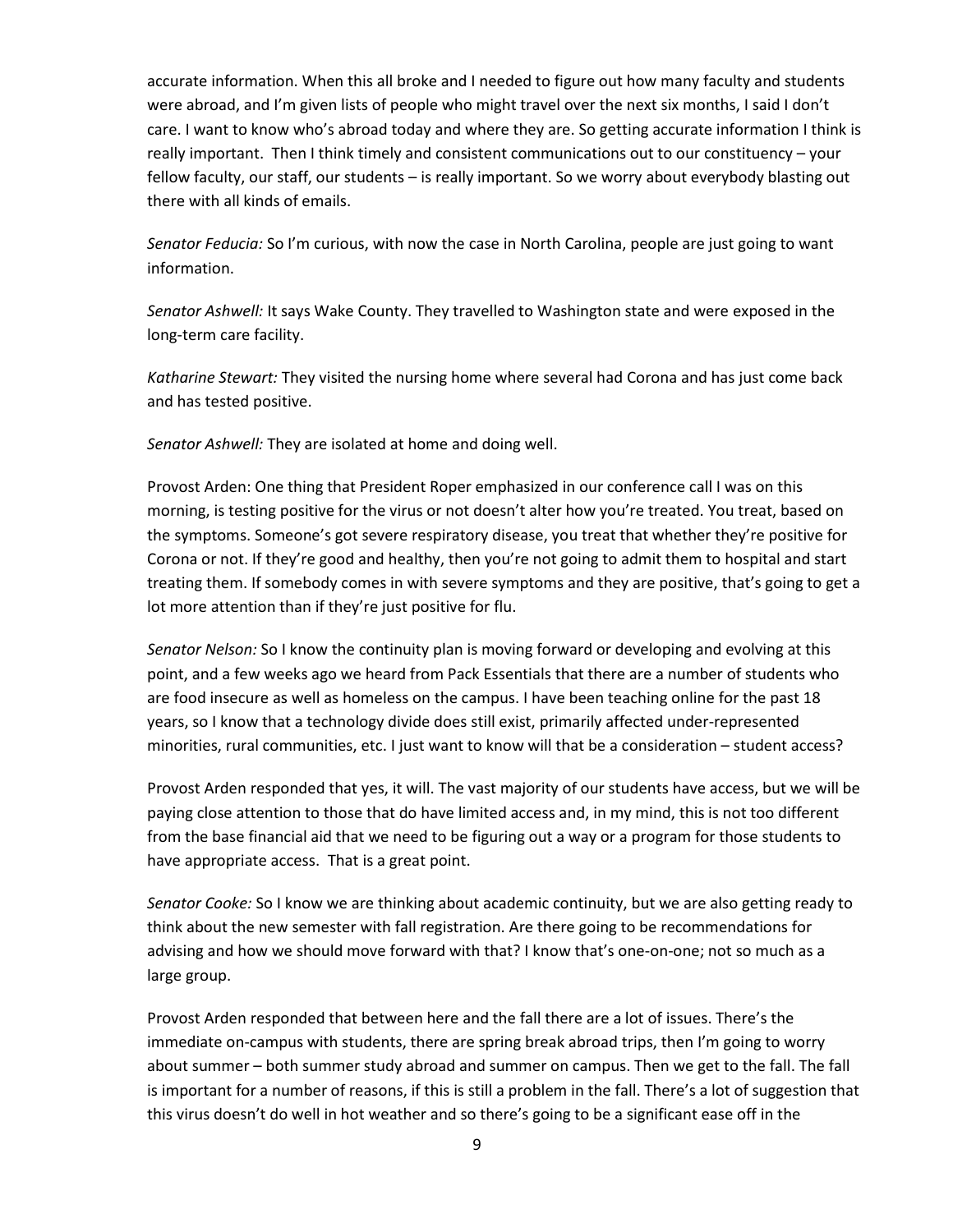summer. One of the biggest issues for us in the fall is international students who would not rejoin us in the fall. We have 1200 students from China, and if those students cannot get Visas and come in the fall, that is a huge impact for our graduate programs and for funding. Then there are issues, as you say, about advising loads and faculty loads. So it is on the horizon for us to pay attention to it by getting through the next couple of months.

*Senator Cooke:* I was talking about advising for the fall.

Provost Arden responded that at the moment, we are not changing our plans for regular fall admissions. If you look at the trajectory in other countries, the number of new cases in China is already going down significantly. Countries like Hong Kong and other countries have handled this very well. This may not be an issue for longer than two or three months, but we just don't know. At the moment, there is no plan to change either our summer programming or our fall admissions. I could be standing up here in three months' time saying something completely different.

*Senator Cooke:* Looking at right after spring break, every professional advisor or faculty who may advise, there might be some recommendations for how we might make adjustments for term advising that will start right after spring break.

Provost Arden responded that this is a good point.

#### **6. Remarks**

#### *Doug Morton, Associate Vice Chancellor for Facilities*

Associate Vice Chancellor Morton greeted the Faculty Senate and thanked them for welcoming him back to speak to them. He stated, "Today I wanted to talk about a couple things that are important for you to know. Then I'll talk about some exciting things that are planned for the campus. First is the budget for the state. Having no budget passed this year except for mini-budgets, none of which affected positively our efforts in facilities. That is concerning for us."

AVC Morton added, "We have a backlog of work on the campus, by my estimation, of about \$1.5 billion. The last year that we did get a budget, the state allocated \$4 million for us to get at that backlog. So this year's budget, as proposed, was going to allocate us almost \$14 million, still just a drop in the bucket for what we need for the campus. Instead, we got zero in that allocation."

"Along with that, some of you know that we are in the end stages of completing Fitts-Woolard Hall, the new building for Industrial and Systems Engineering, Civil and Environmental and Construction Engineering, just next to the Hunt Library. We also, in the budget, asked specifically for maintenance and operating reserves for new buildings that we complete for the state of North Carolina. That number for that building is about \$4.1 million per year recurring. That includes all of the staffing, which could be police, housekeeping staff, mechanics, all the equipment that would be required to make sure that building ran properly, all the materials that would be needed. We got zero money for that. We typically also get money to start up a building; we got no money for that. So we are taking all of these responsibilities on internally, which creates a little bit of a risk for the Chancellor and the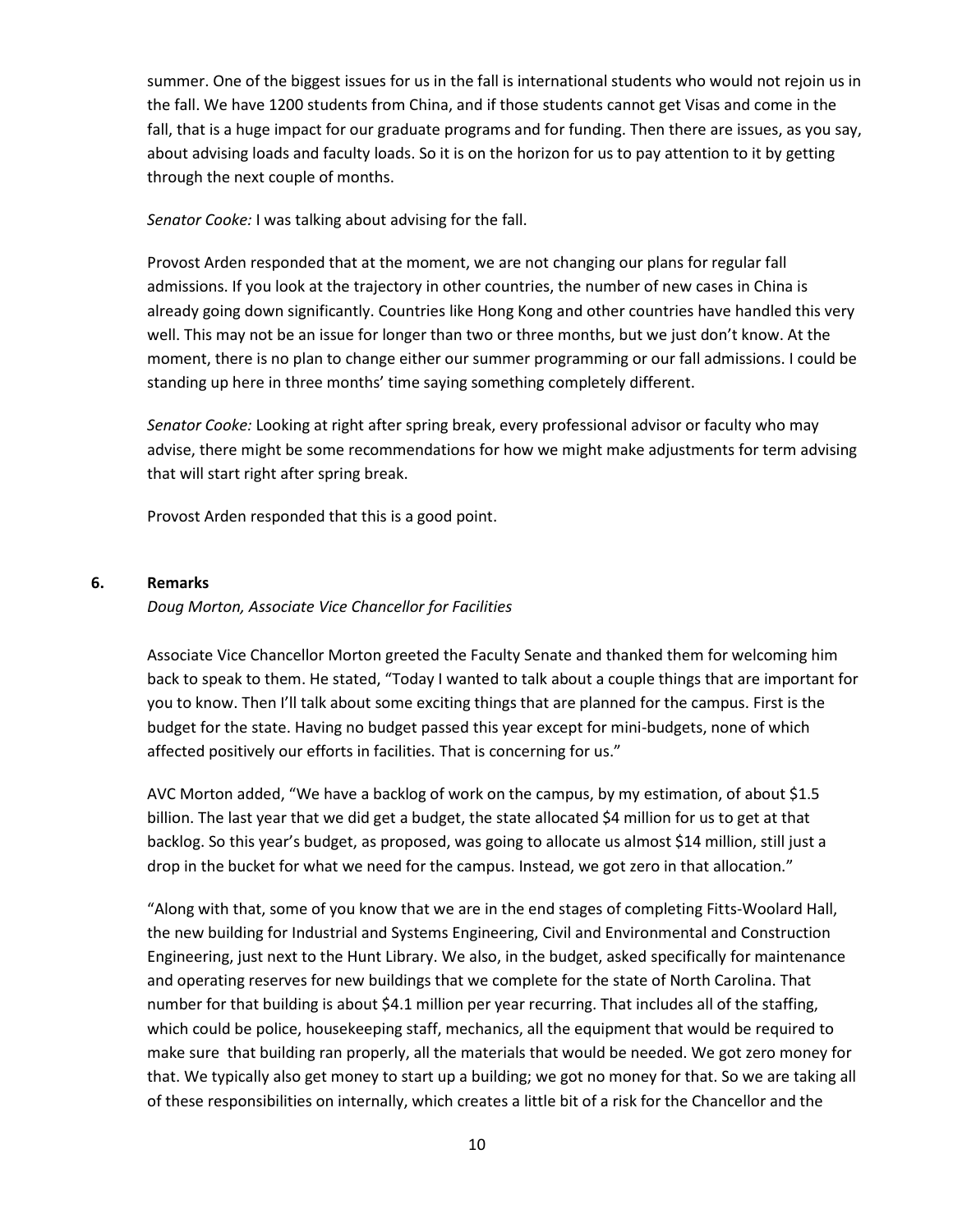university because the legislature can look at us and say, 'You really didn't need that money anyway.' But it will come home to roost, because we're just going to have to rebalance our efforts on the campus and do more activity with the same amount of resources we had before. So that is a troubling development from the Legislature and I know that our leadership on campus, the system office leadership, made significant and specific appeals to the State to rectify the situation. So there is some optimism, but I typically don't get too optimistic until I see my checkbook change. And it has not been changed."

AVC Morton stated that there are many positives on the campus. "We have some major projects other than Fitts-Woolard Hall underway. The College of Agriculture and Life Sciences will be the principal recipient of the Plant Sciences building, but not the only recipient. That is our first building that we are building with an inter-disciplinary focus. So CALS is responsible for bringing that building to life, but they're also responsible for figuring out how we bring different colleges and parts of the institution together to operate out of that building. It will not just be limited to CALS faculty."

He stated that the building is about 180,000 square feet and will have bio-safety level 2 and 3 greenhouses built onto the roof and the back of the house operation to isolate that research from the front of the house where anybody could enter. "It will be set up in such a way that elevators will be able to bring from growth chambers and labs up into that rooftop greenhouse set up. So it's a real fascinating building that will take a long time to build. If you've been over on Centennial Campus, you'll see it tucked up to the top of the campus, close to the Cathedral. It's been underway for about six months and we have another two years to go until we get that building completed; so spring or late winter of 2022."

AVC Morton added, "I walked around the campus last night and looked at the second and third floor of the stacks. If you've paid attention here, we've been doing quite a bit of work here. It's going to be fascinating. We have taken the stairs that took you from the entrance on the Brickyard up to the Ask Us desk. We have opened up that ceiling two floors above, so the second and third floors are now open to the entryway. There's a grand staircase that's being developed in there, and those spaces have been completely cleared of paper books. In their place will be spaces for academic advising, for tutorials, for visualization labs; undergraduate research will be housed there; a writing lab will be in there. It will be a grand space for students as they come into the building to find the help that they need to be successful. We will finish that up later this summer, hoping to open it up for the fall semester. When we do, it will be a great place for you to visit, and some of you might even work out of there with your students. The stacks above those two floors still house quite a paper collection, which is seeing less and less use. We are envisioning what can happen in the future, and these first two floors are an example of how we can invest resources in the brick and mortar with a great outcome for us all."

AVC Morton reported on the courtyard project located behind Primrose Hall. He stated that this project was a combination in design from the College of Design. "We work with studios in the College of Design regularly and we asked them to help us envision what that space could be. It was pointed out that there was a fountain from the class of 1914 that had been sitting there. We re-positioned that to the apex of the Court of North Carolina and is tucked in right behind Peele Hall. In moving the fountain, it was not damaged at all and it is now placed in a prominent position. In its place, the global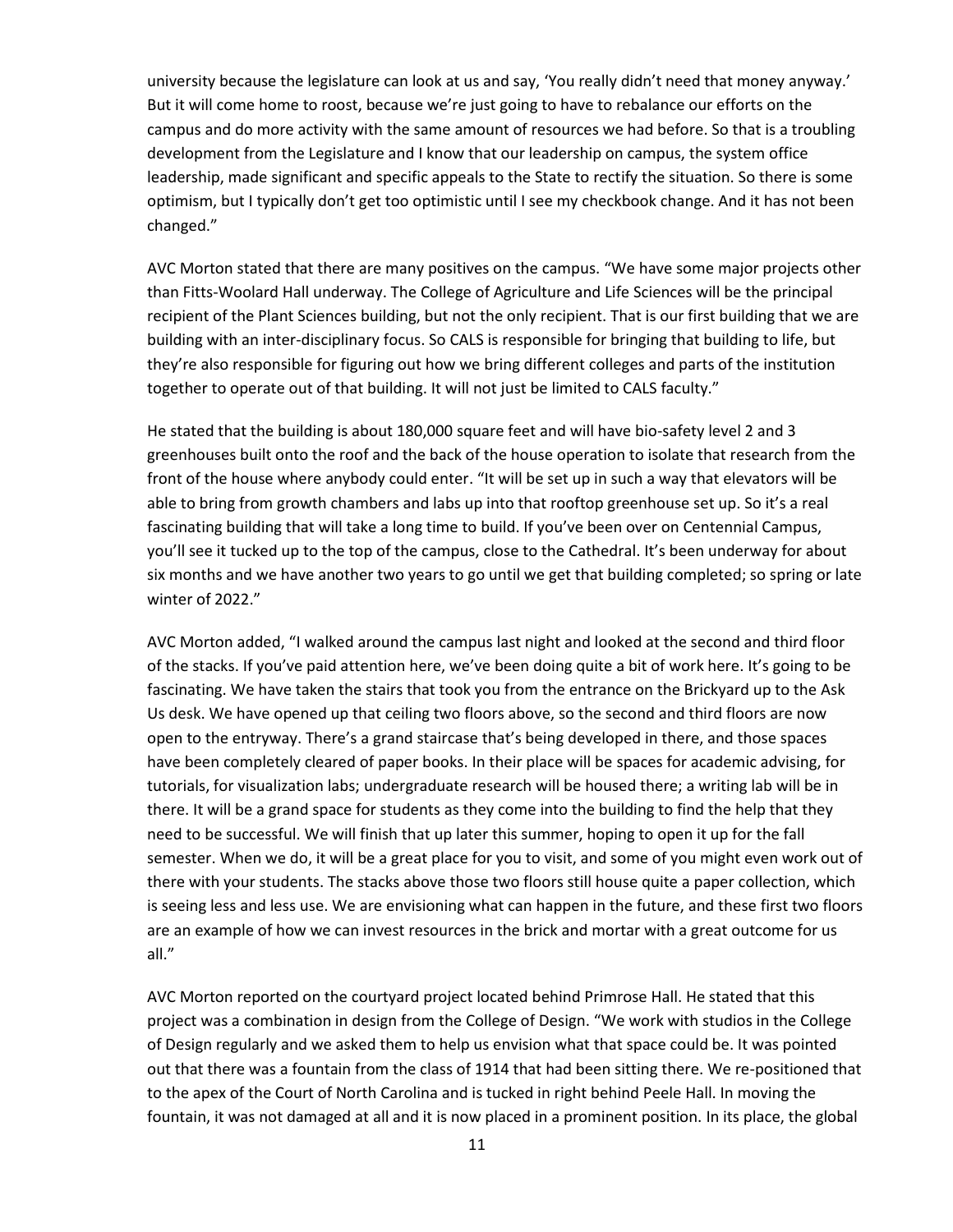courtyard has a nice plaza area around the pecan tree. We will put in some seating as well, and what was just a dead space behind that building will be a space that will be highly used but serves as a lookin to the campus. We are doing our best to open up this edge of our campus to the community so they can see what's going on here. We have taken down the hedge at Primrose and will continue to amend or take down hedges along the street and fashion more grand entrances where we want people to come into the campus and make their way across, making it more of an inviting campus."

AVC Morton then spoke about the area behind Cox Hall. "Across the Brickyard behind Cox Hall, we have done a complete gutting of the Bureau of Mines, and the Dean of the College of Sciences will move in there this fall. We will take that space and open it up. The Dean and part of the staff of the College of Sciences will be there." He then updated the Senators about the addition to the Recreation Center. "We have salvaged the trees that were in that space and were dying. Some of that material will be used inside the new building and the other will be stored for future use on the campus. There will be some accents in the building from those trees that were in the front. That is about an 80,000 square root addition to the fitness center, which will be focused on aerobics, yoga studios, and other activities, as well as a test kitchen on the ground floor that will be focused on nutritional sciences and student health. That is planned to be opened up next fall just after fall break next year."

He added, "Without money or a lot of resources, how do we make it? A tool that we use is that we brought all colleges together and all of the significant units on the campus and have created this tool called the integrated priority list. This list is for projects that are over \$50,000 in value that the colleges bring to facilitates and say we have this need and we don't have the resources to support this need being fulfilled. We have gathered this list of projects and then with the help of those stakeholders, we have graded the projects. So we have graded 595 projects, which is about \$1.5 billion of work. We know what the number one need on an objective grading scale is for projects on the campus. That happens to be a water intrusion project in one of our research buildings on Centennial Campus, which is about \$100,000. It rises to the top. We think we are making some headway here. More money would help, but what the headway really is is that the campus population is thinking more about the institution. Everybody that comes to participate in this process has open access to the list of projects, to how other projects are graded, and they get to break up into teams and look at criteria of the projects. Those objective scores then give us a good indication of where we should put the meager funds that we have. We contemplate what we call the highest and best use of resources, and stewardship of those resources, which gives us a head start on where that money should be planned to go. The teaming is really good for NC State, and it bodes well for us."

AVC Morton concluded by telling the Senators that he has created customer support teams in order to really listen to the concerns and issues on campus. "My direct reports lead each of those teams and they visit each of the colleges every few months to just listen and find out what is it that you need the most from us."

#### **Questions**

*Senator Vincent:* I have a question about funding. Duane Larick came to our committee meeting last week and talked about funding of a variety of things. He made me aware, and it was a surprise to me, that the funding for the renovation of the library was originally continuing money of \$5 million that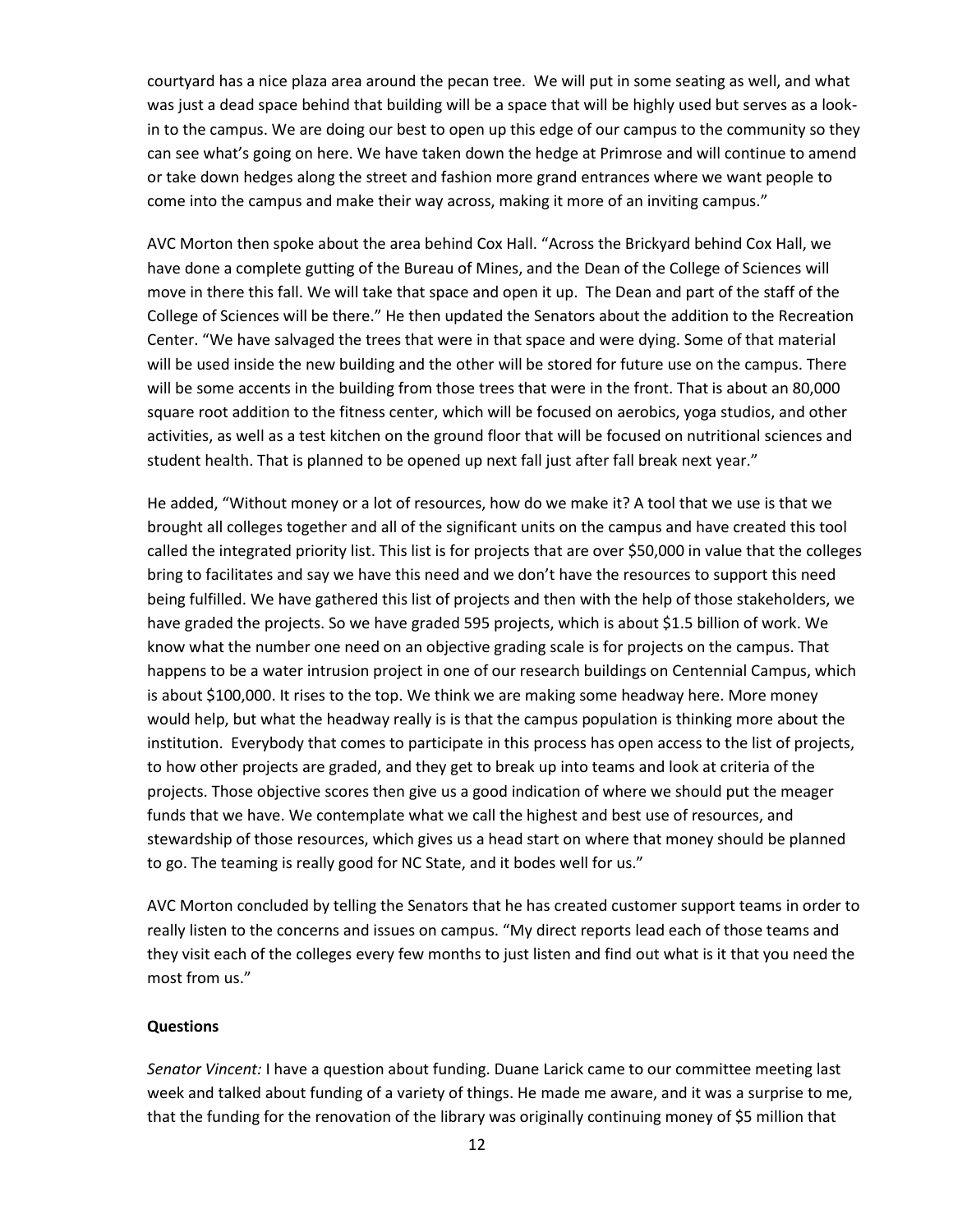was kept aside for three years and then was put into this project. So I am assuming there was a good deal of discretion for the use of that funding on campus. It's not your purview to tell the administration how much of that goes to facilities, but clearly the decision was made for that rather than a number of other things on campus. Now that concerns some of us who worry about the number of teachers who aren't getting hired; that is, the number of tenure-track positions that are not being filled. \$5 million a year is 50 tenure-track positions. So my question is about how those funding decisions are made.

AVC Morton responded that the decisions are made in a collaborative manner. Some of the money that we have is specifically marked by the state to be used for facilities. There is carry-forward money as well, and in the new legislation, half of the carry-forward money has to be spent on the physical campus. The state knows that my campus has a plant value of about \$5 billion, and it is atrophying at a much faster rate than I am getting money to replace it. So the asset they have physically here, we have to invest in that to hold onto it. Just like we would our own homes. So I don't take money from the academic side. I only take it when it has a very specific academic benefit. So the Provost's staff and I, my boss Charlie Maimone, and others in the finance world, we look very closely at the highest and best use. It is a balancing act. I know that I'm only here because you are here; you are here so you draw students here. That's the reason that the state said we need a place like this. I know that I am not the purpose of the institution; I support the institution and the purpose of the institution. So I have to be extremely frugal with the money that I spend. So I am not taking money from the academic side, and I am getting monies appropriated to me specifically for facilities.

Provost Arden added, "I think there is some confusion about the money that we put aside for a project like the library. That is carry-over funds from the prior year and you cannot use it to hire faculty, for example. If we had a continuing budget line for \$100 million, and we had authority that we could carry over \$5 million of that and it happens that we get to the end of the year and we've only spent \$90 million of that \$100 million, we go out and we identify and make sure that we get that other \$5 million spent. We make sure that we spend \$95 million. That \$5 million that carries over, next year we get another \$100 million; that's the continuing part of the budget.

Chair Kellner: Is all facilities work done in-house, or do you contract with a lot of other people outside the university?

AVC Morton responded that it is not all done in-house. We know our limits and so we don't have the expertise, whether that's in the planning of a particular endeavor, or the execution of that endeavor. We go and get help. For capital work, we have to get help because the State limits us. I can only do so much work with the in-house forces I've got. I do most of the maintenance in the buildings but when you have major replacements of components, those are contracted out. It's really a limit on how much my force account can do and also the capability that they have.

Chair Kellner: What is your timetable for the electrical grid?

AVC Morton responded that that is ongoing and he is selecting and hiring a designer now. That designer will precede the construction manager by a couple of months. When I have that team onboard, my task to them is define the best way to move from Dan Allen Drive across the campus.